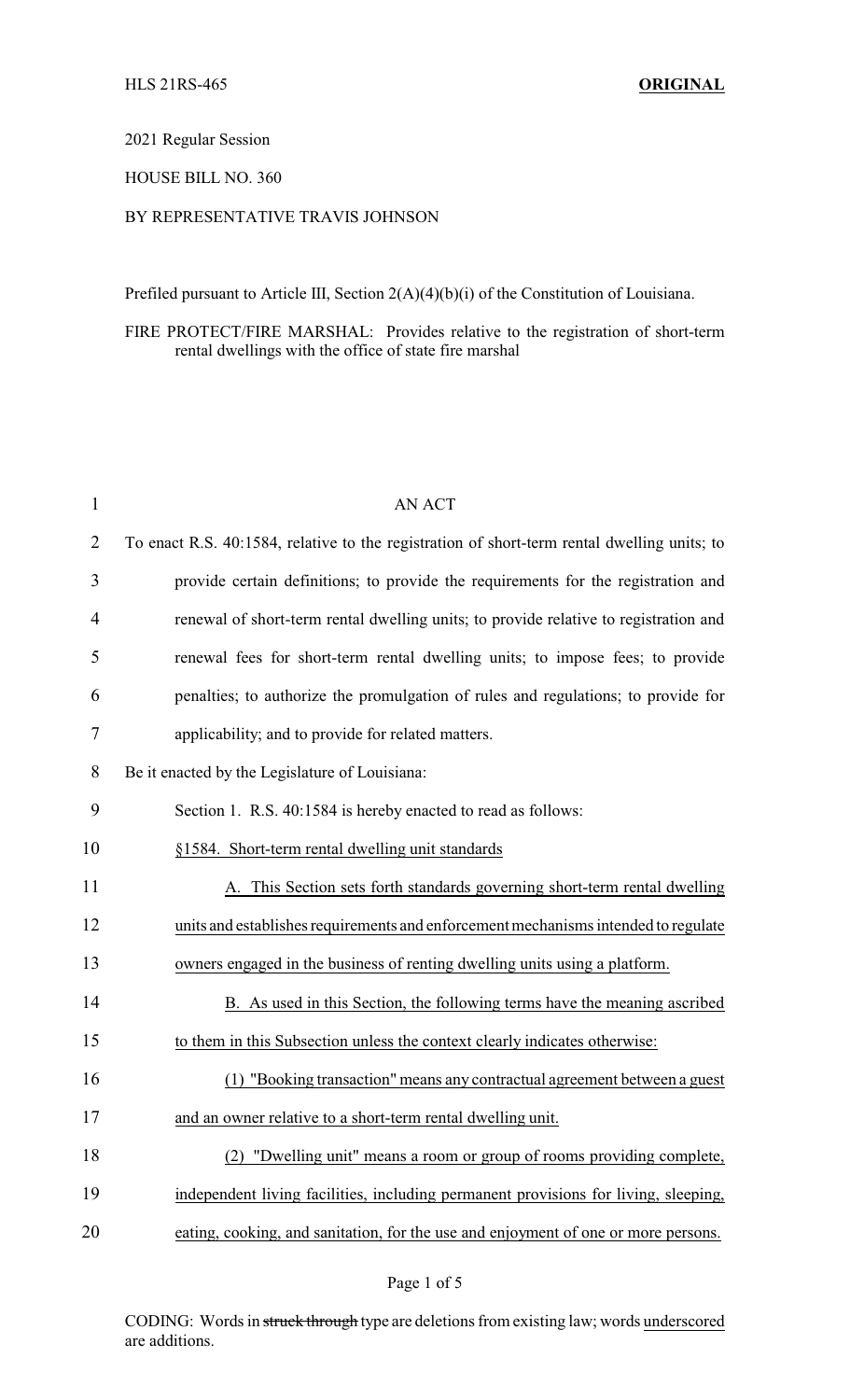| $\mathbf{1}$   | (3) "Guest" means any person, other than an owner, who occupies a short-             |
|----------------|--------------------------------------------------------------------------------------|
| $\overline{2}$ | term rental dwelling unit.                                                           |
| 3              | (4) "Owner" means a person who owns at least fifty percent interest in a             |
| 4              | short-term rental dwelling unit.                                                     |
| 5              | (5) "Platform" means one or more portals, listing services, or websites under        |
| 6              | common ownership or control through which a person, other than an owner, collects    |
| 7              | or receives a fee, directly or indirectly, for facilitating booking transactions.    |
| 8              | (6) "Short-term rental dwelling unit" means a dwelling unit, or any portion          |
| 9              | thereof, used by a guest for a period of not more than twenty-nine consecutive days  |
| 10             | per booking transaction.                                                             |
| 11             | C.(1) An owner of a short-term rental dwelling unit shall not complete a             |
| 12             | booking transaction on a platform unless the owner has an up-to-date registration of |
| 13             | the short-term rental dwelling unit with the office of state fire marshal.           |
| 14             | (2) An owner shall submit the registration electronically on forms created           |
| 15             | by the office of state fire marshal, which shall contain all of the following        |
| 16             | information:                                                                         |
| 17             | (a) The name, address, phone number, and email contact information of the            |
| 18             | owner.                                                                               |
| 19             | (b) The municipal address of the short-term rental dwelling unit.                    |
| 20             | (c) A list of platforms that will be used to solicit booking transactions for the    |
| 21             | short-term rental dwelling unit and URL links soliciting the short-term rental       |
| 22             | dwelling unit, if any.                                                               |
| 23             | The number of sleeping rooms located within the short-term rental<br>(d)             |
| 24             | dwelling unit.                                                                       |
| 25             | The maximum number of occupants allowed to occupy the short-term<br>(e)              |
| 26             | rental dwelling unit.                                                                |
| 27             | (f) An attestation that the following life safety features are present within the    |
| 28             | short-term rental dwelling unit:                                                     |
| 29             | (i) Smoke alarms.                                                                    |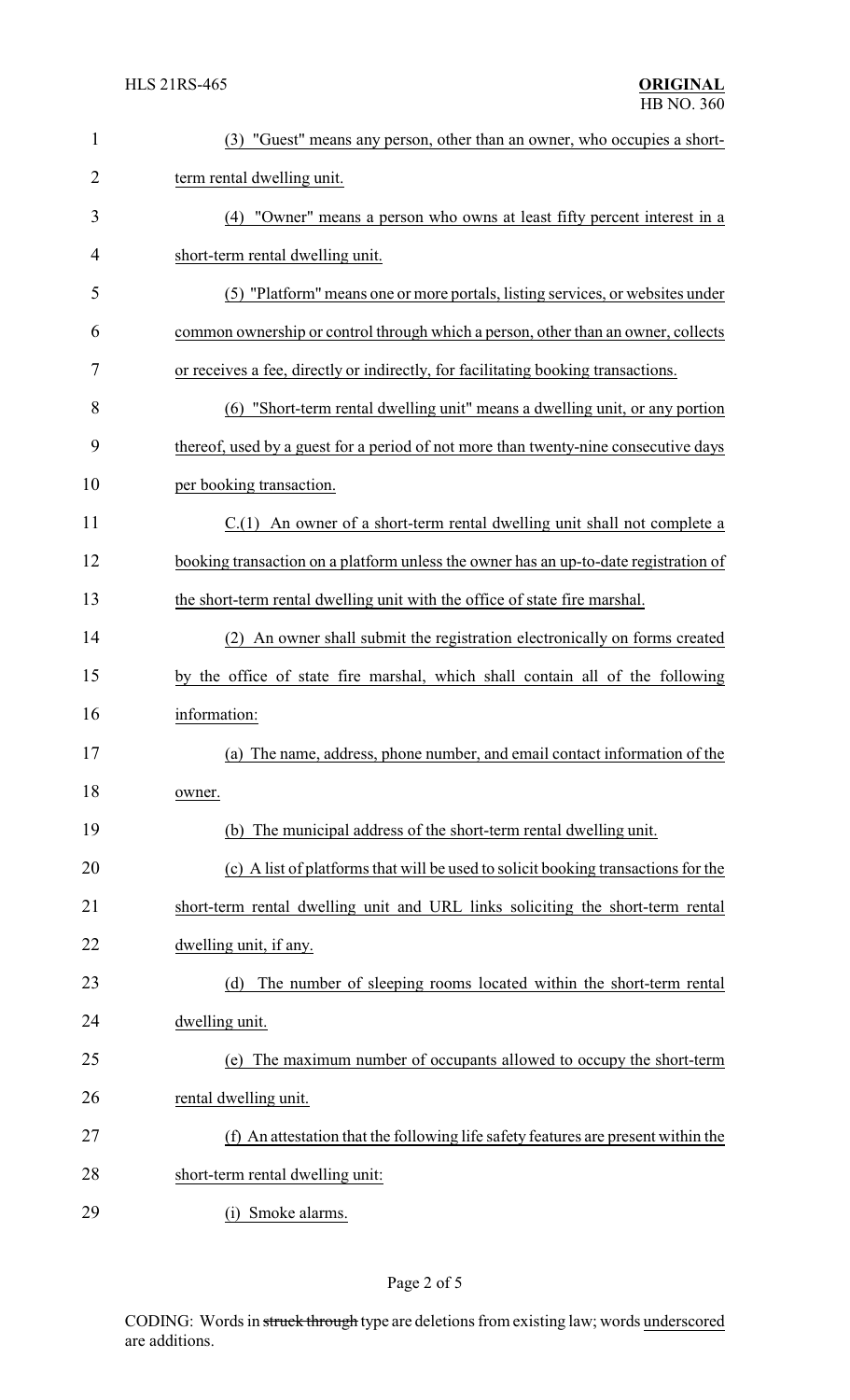| 1  | Carbon monoxide detectors.<br>(ii)                                                        |
|----|-------------------------------------------------------------------------------------------|
| 2  | (iii) Unobstructed exits.                                                                 |
| 3  | (iv) Fire extinguishers.                                                                  |
| 4  | (v) A map posted on the back of the main entry door indicating where the                  |
| 5  | exits are located in case of fire or other emergency.                                     |
| 6  | Whether the owner will submit payment for an annual or five-year<br>(g)                   |
| 7  | registration.                                                                             |
| 8  | (3) An owner shall submit a renewal in the same or substantially similar                  |
| 9  | form and manner as the initial registration. A renewal shall contain updated contact      |
| 10 | information, if applicable, and an updated list of platforms that are used to solicit     |
| 11 | booking transactions for the short-term rental dwelling unit.                             |
| 12 | D. The office of state fire marshal shall establish and collect the initial               |
| 13 | registration fee and subsequent renewal fees. The initial annual registration fee shall   |
| 14 | be five dollars and the annual renewal fee shall be five dollars. The initial five-year   |
| 15 | registration fee shall be twenty dollars and the five-year renewal fee shall be twenty    |
| 16 | dollars.                                                                                  |
| 17 | E.(1) An owner who completes a booking transaction on a platform and has                  |
| 18 | failed to register or renew the registration of the short-term rental dwelling unit shall |
| 19 | be subject to the following penalties:                                                    |
| 20 | (a) For the first violation, a warning letter.                                            |
| 21 | (b) For a second violation, a civil penalty not to exceed five hundred dollars.           |
| 22 | For a third and each subsequent violation, a civil penalty not to exceed<br>(c)           |
| 23 | one thousand dollars.                                                                     |
| 24 | (2) All monies collected pursuant to this Subsection shall be made payable                |
| 25 | to the office of state fire marshal, code enforcement and building safety.                |
| 26 | F. The office of state fire marshal may promulgate rules and regulations, in              |
| 27 | accordance with the Administrative Procedure Act, as are necessary to implement           |
| 28 | the provisions of this Section, including regulations regarding enforcement of the        |
| 29 | assessment and collection of all fees and penalties, investigations, and hearings.        |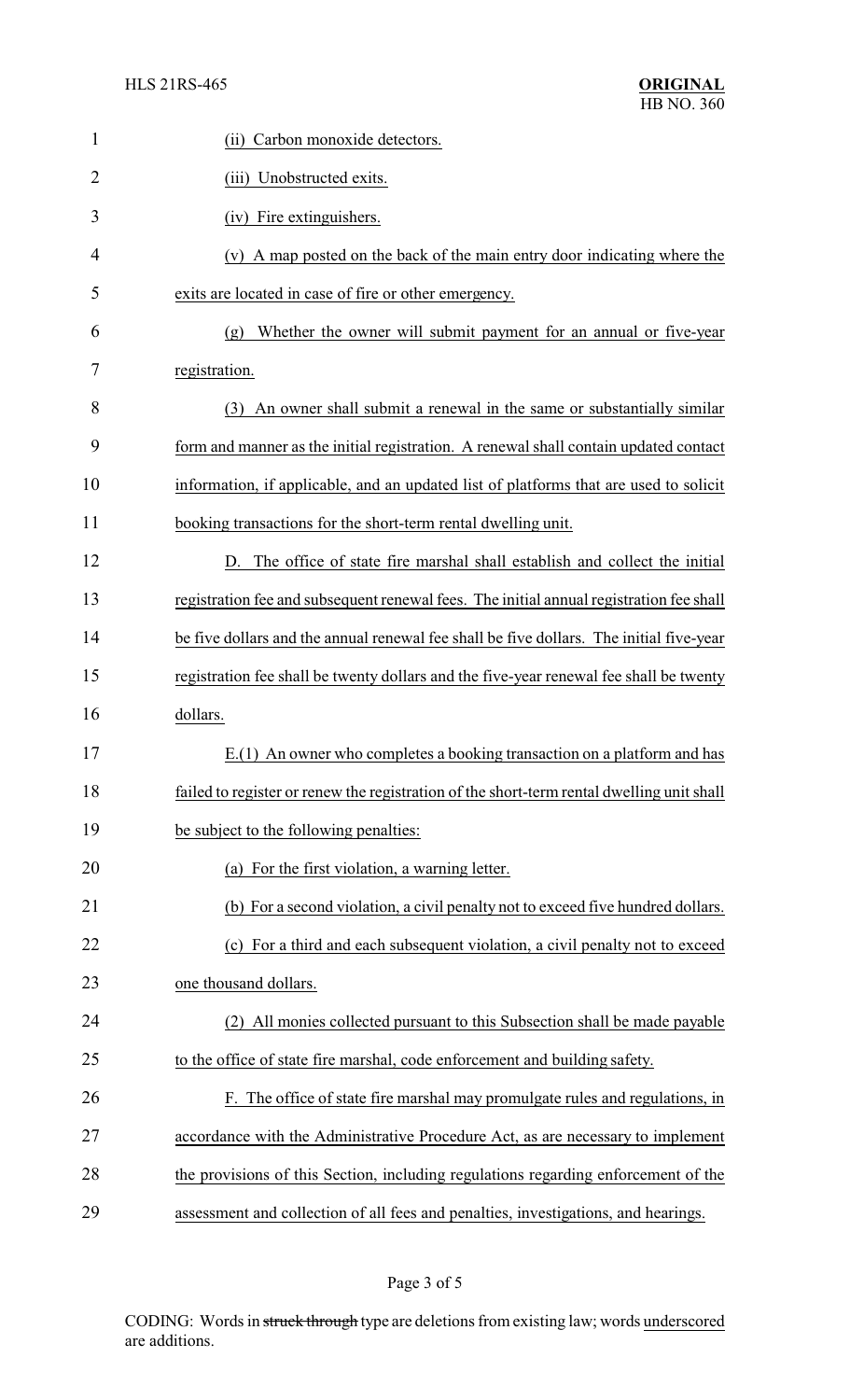| 1              | $G(1)$ The provisions of this Section shall not be construed as an exception        |
|----------------|-------------------------------------------------------------------------------------|
| $\overline{2}$ | to compliance with the applicable building and safety codes as provided for in R.S. |
| 3              | 40:1578.6.                                                                          |
| 4              | The provisions of this Section shall not be construed to affect or preempt          |
| 5              | any zoning ordinance of any local governmental subdivision.                         |
| 6              | Nothing in this Section shall be construed to expand any zoning<br>(3)              |
| 7              | ordinance with respect to residential property.                                     |
| 8              | Subject to the exceptions contained in Article VII, Section 9 of the<br>Н.          |
| 9              | Constitution of Louisiana, all monies received by the office of state fire marshal  |
| 10             | pursuant to the provisions of this Section shall be deposited immediately into the  |
| 11             | Louisiana Life Safety and Property Protection Trust Fund within the state treasury  |
| 12             | as provided for in R.S. $40:1664.9$ .                                               |
|                |                                                                                     |

## DIGEST

The digest printed below was prepared by House Legislative Services. It constitutes no part of the legislative instrument. The keyword, one-liner, abstract, and digest do not constitute part of the law or proof or indicia of legislative intent. [R.S. 1:13(B) and 24:177(E)]

| HB 360 Original<br>2021 Regular Session<br>Travis Johnson |
|-----------------------------------------------------------|
|-----------------------------------------------------------|

**Abstract:** Defines "short-term rental dwelling unit" for purposes of registering with the office of state fire marshal and prohibits the owner of a short-term rental dwelling unit from completing a booking transaction unless the unit is registered.

Proposed law defines the following terms for the purposes of proposed law: booking transaction, dwelling unit, guest, owner, platform, and short-term rental dwelling unit.

Proposed law prohibits an owner of a short-term rental dwelling unit from using a platform to complete a booking transaction unless the owner has registered the unit with the office of state fire marshal.

Proposed law requires the initial registration to be submitted electronically on forms created by the office of state fire marshal. Further, proposed law requires the owner to renew the registration either annually or every 5 years.

Present law authorizes the office of state fire marshal to establish and collect certain fees.

Proposed law requires the owner to pay the following fees for the initial registration and subsequent renewal:

- (1) Initial annual registration: \$5
- (2) Annual renewal: \$5